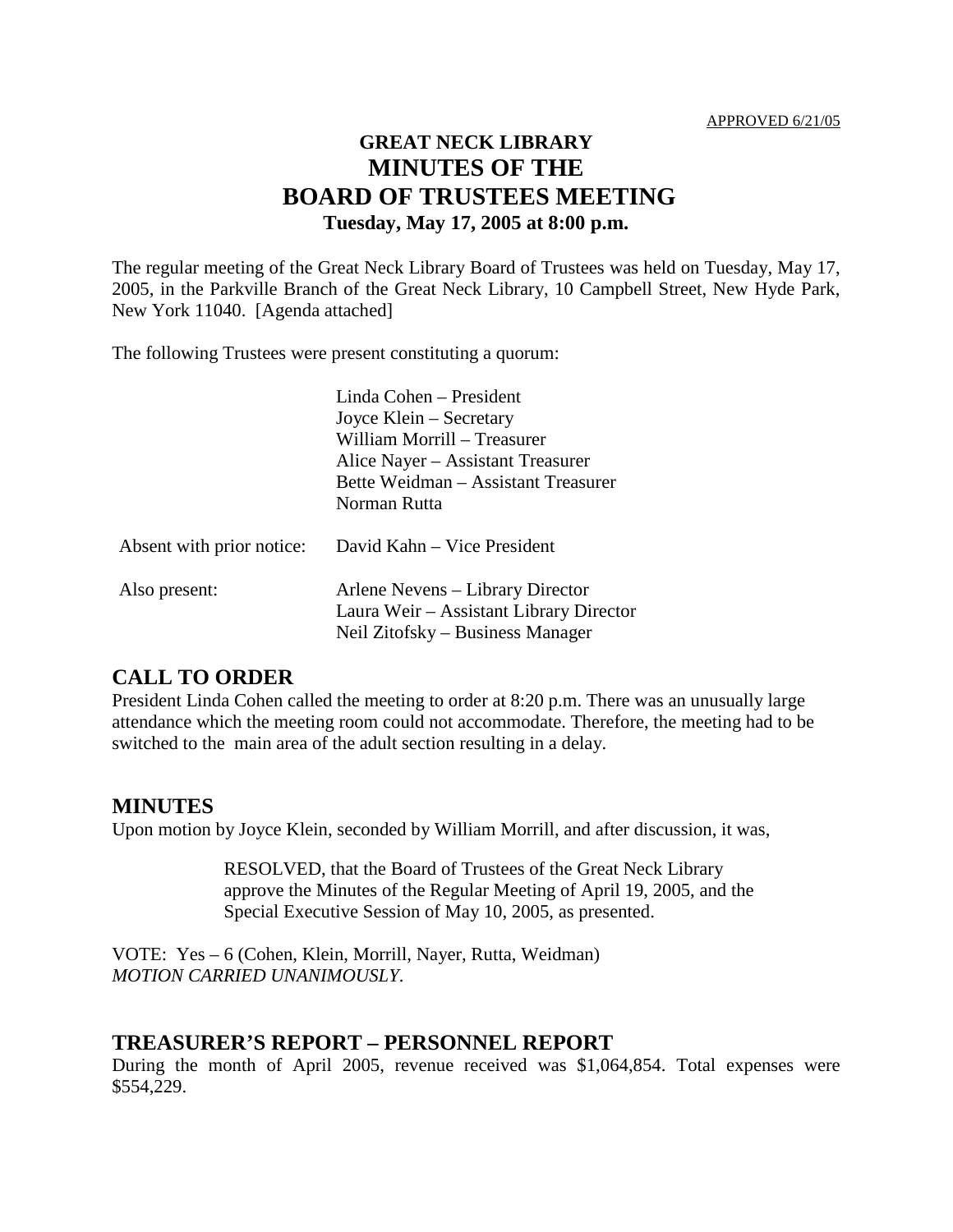At the close of business, April 30, 2005, total operating fund holdings were \$2,159,399. Of these funds \$2,155,079 was on deposit at HSBC and The Bank of New York, and \$4,320 was on hand in Petty Cash funds at Main and the Branches. This compares to a April 30, 2004, balance of \$2,299,315.

Additionally, the balance of the Main Building and Special Services fund was \$1,184,922; the Automated Library fund was \$132,451; the Restricted Gift fund was \$45,951; the Branch and Special Services fund was \$132,229. These funds totaled \$1,495,553 on April 30, 2005. The April 30, 2004, total was \$1,583,098.

Upon motion by William Morrill, seconded by Bette Weidman, and after discussion, it was,

**RESOLVED,** that the Board of Trustees of the Great Neck Library accept the May 17, 2005, Treasurer's Report with the Personnel Changes of April 15, 2005, through May 13, 2005.

Public Comments: Ellen Farhie, Unidentified Gentleman

VOTE:Yes – 6 (Cohen, Klein, Morrill, Nayer, Rutta, Weidman) *MOTION CARRIED UNANIMOUSLY.*

Upon motion by William Morrill, seconded by Joyce Klein, and after discussion, it was,

**RESOLVED,** that the Board of Trustees of the Great Neck Library authorize the Treasurer, who has reviewed all checks and supporting documentation, to pay the persons named in the Check Register dated April 15, 2005, through May 13, 2005, Paid-Checks numbered 0020715 through 0020719, 0020780 through 0020785, 1141 through 1142, and 31557 through 31576 and To-Be-Paid checks numbered 31577 through 31699, the sums set against their respective names, amounting in the aggregate to \$183,570.79.

Public Comments: Ralene Adler

VOTE:Yes – 6 (Cohen, Klein, Morrill, Nayer, Rutta,Weidman) *MOTION CARRIED UNANIMOUSLY.*

## **REPORTS**

Informal Report on Consultants for Building Project

President Cohen stated that the Board had met in Executive Sessions on April 19, 2005 and May 9, 2005 to evaluate the various consultants for the Main Building Renovation/Expansion project. On May  $9<sup>th</sup>$ , the Board reached a consensus that they felt comfortable with the consultants and they were moving ahead with the same team.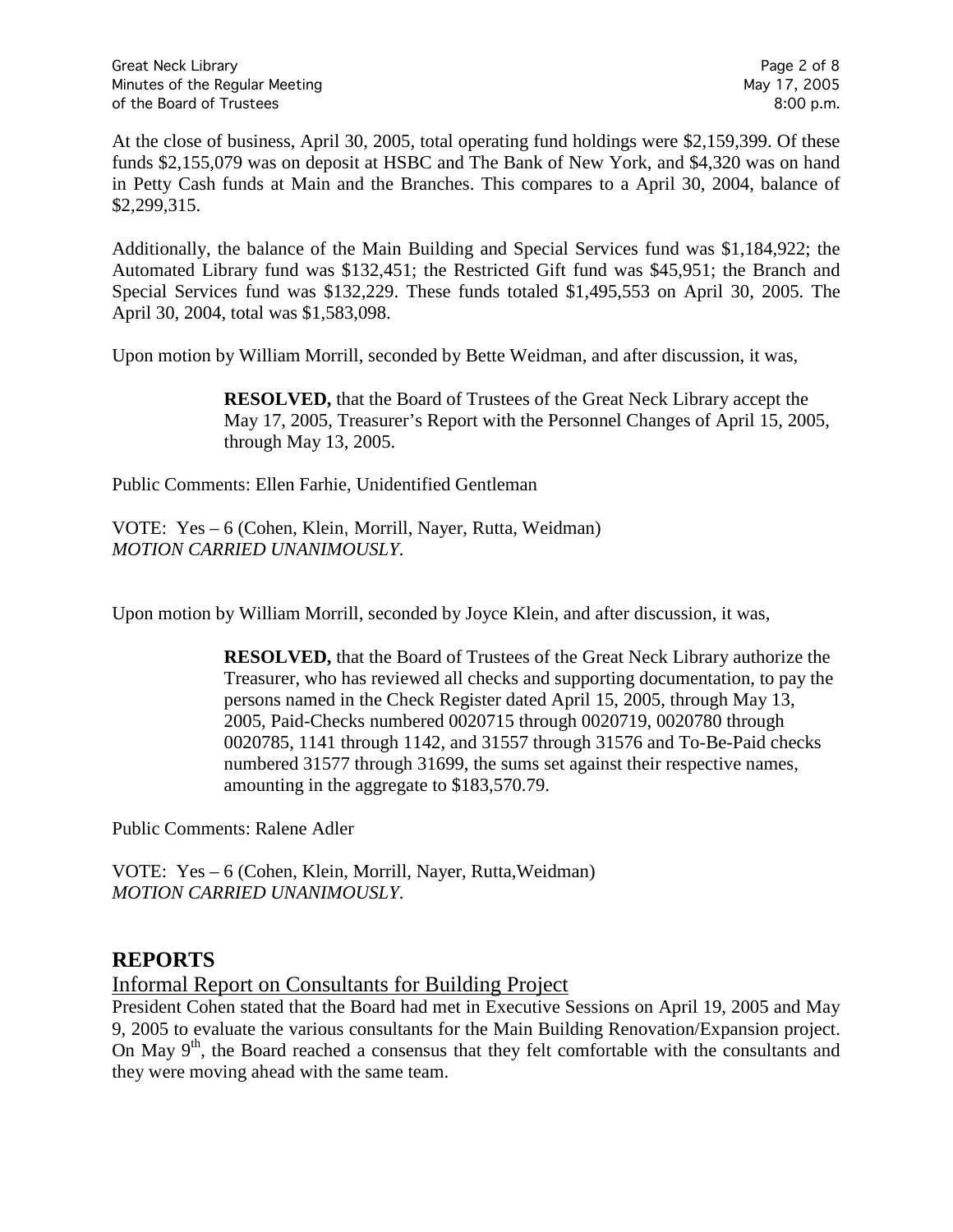At this point, Trustee Rutta made a motion to terminate the contract of Advanced Consulting. There was no second so the motion failed.

Trustee Rutta made a motion to terminate the contract of the architects, H2L2. There was no second. The motion failed.

Trustee Rutta made a motion to terminate the contract of the law firm of Forchelli et al. There was no second. The motion failed.

Trustee Rutta made a motion to review the bills of Forchelli et al and possibly ask them for a refund of some of their fees on the zoning research that was done but which ultimately was not put before the Town. There was no second. The motion failed.

Trustee Rutta suggested a Board discussion on asking the Law firm of Forchelli for a refund of some of the legal fees paid for the firm's appearance before the Board of Zoning and Appeals which never took place. This discussion will take place in Executive Session at a future meeting of the Board.

Public Comments: Carol Frank, Marietta DiCamillo, Rebecca Rosenblatt Gilliar, Frank Phillips, Ralene Adler, Barbara Zeller

#### **Director**

Director Nevens presented her report as attached. In addition, she reported that the Library's Online Public Access Catalog (OPAC) will be upgraded on the Sunday of the Memorial Day weekend, when the Library will be closed in observance of the holiday. During this time, the catalog will be unavailable for public use from home. Janet Fine, Head of Circulation Services, and the Computer Department staff were thanked for their work in preparation for this.

Public Comments: Marianna Wohlgemuth, Stanley Romaine, Jay Confino

Director Nevens reported on two meetings with the Town Supervisor.

In response to a trustee's charge that the full Board had not adopted a Plan II which was being sold to public officials, President Cohen responded that these meetings came out of a suggestion that was made at a recent Board meeting that before moving forward, a dialog should be established. In the spirit of this, Supervisor Jon Kaiman was contacted and a meeting was set for May 3rd with Director Nevens, herself, Jon Kaiman and Building Commissioner Wasserman. At that meeting, Mr Kaiman indicated that he would like to call a meeting with the mayors, the Board President and Library Director which took place on May  $11<sup>th</sup>$ . Present at that meeting were Commissioner Wasserman, Mayors Samansky, Kirschner, Bernstein and Jay Confino (representing Great Neck Plaza). After the meeting, Mr. Kaiman indicated that he had an idea. President Cohen invited Supervisor Kaiman to attend tonight's Board meeting and talk about his idea. At this point, the floor was handed over to Supervisor Kaiman.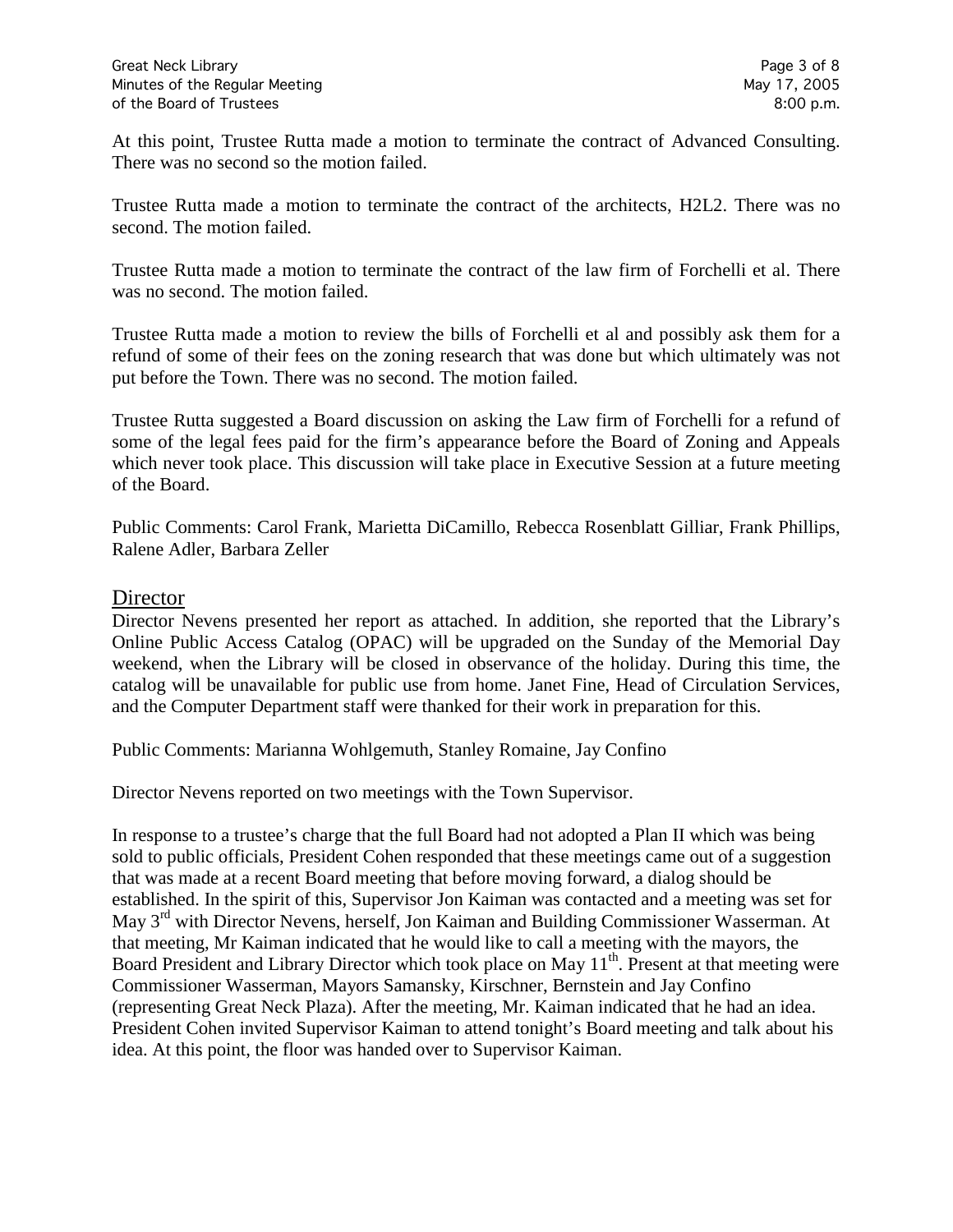Mr. Kaiman informed the meeting that he has dealt with a lot of development projects in the Town and it is appropriate to have meetings with the Building Commissioner, Supervisor, and Planners to make sure the project is moving in the right direction. He had some concerns about Plan III which he personally thought was too big.

He understood that the Library would be withdrawing Plan III and start moving toward another plan so he suggested that before a formal plan was adopted it might be appropriate to have a visioning meeting whereby the Town of North Hempstead would become a partner with the Great Neck Library in this public process. He explained the process of a visioning meeting.

The Town would like to help and Mr. Kaiman reiterated that he has done several of these visioning meetings which were successful. He had great faith in the members of the Board and hoped people will give them credit. He complimented the Board for the good job done but the process needed dialog quickly. June  $7<sup>th</sup>$  is tentatively set for the visioning meeting pending space availability.

In response to a question on whether the Board would start from scratch, Supervisor Kaiman indicated that it does not mean starting all over because 90% of the work done so far – environmental, parking lot, traffic study, etc. – remains valid. The Town will work out the arrangements for this meeting and the public will be informed.

Upon motion by Norman Rutta, seconded by Linda Cohen, and after discussion, it was,

**RESOLVED,** that the Board of Trustees of the Great Neck accept the invitation of Jon Kaiman, Supervisor of Town of North Hempstead, to partner with the Town in doing a visioning session.

Public Comments: Karen Rubin, Gerry Schneiderman, Julian Kane, Unidentified Lady, Frank Phillips, Unidentified Lady, Lillian Hoffman, Alan Mindel, Stanley Romaine

VOTE:Yes – 5 (Cohen, Klein, Morrill, Nayer, Rutta,Weidman); Abstention – 1 (Nayer) *MOTION CARRIED.*

## Policy/ByLaws Committee

Director Nevens, in the absence of Policy/Bylaws Chair David Kahn, reported on the Policy Committee meeting held on May  $10<sup>th</sup>$ . Topics discussed were changes to the Bylaws regarding the Record Date [see New Business] for the election, and electronic mail between the Director and Trustees. Counsel was consulted on the latter. Counsel responded that it was appropriate for emailing between Director and trustees to set up and confirm meetings, periodic updates, background information for committee meetings and discussions, and outstanding issues. Oneway email from the Director or Board President to other Trustees is permissible but cross communication is not. Trustees should not email amongst themselves on substantive issues that lead to decisions. Email between Trustees as a follow up to a discussion was inappropriate. Policy will be devised and presented at the June  $21<sup>st</sup>$  meeting for adoption.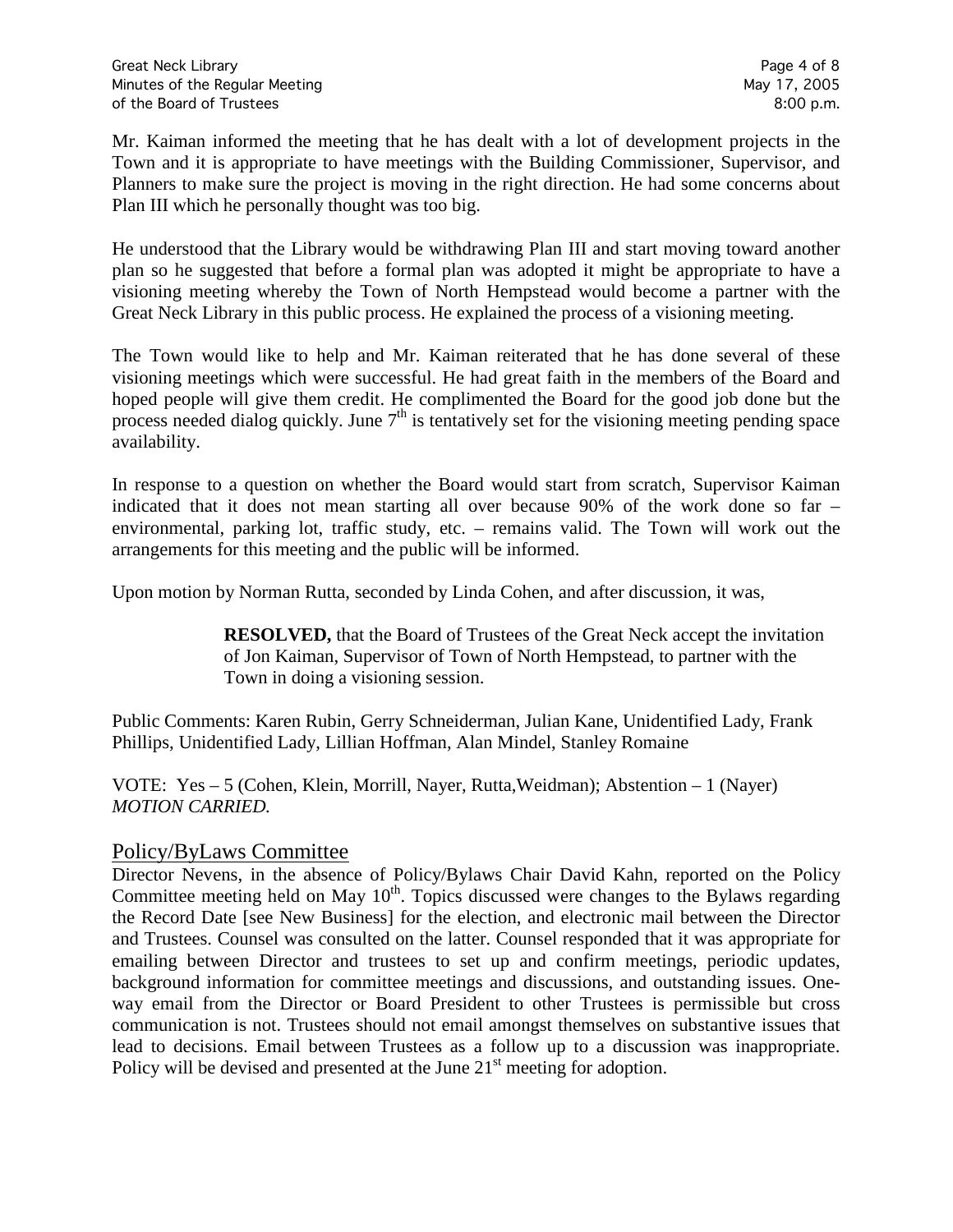#### Branch Committee

Director Nevens stated that David Kahn was elected chair of this committee at the May 11<sup>th</sup> meeting at the Lakeville Branch Library. Highlights of that meeting included a successful storytime program for 2 through 5 year olds which was anticipated to continue during the summer, and the re-introduction of computer classes at Lakeville. Also, members of the public were reportedly concerned about rumors that there was a change in ownership of property where the Lakeville Branch is located. It was claimed that the new landlord is seeking to empty stores in that strip mall to convert property into residential housing. The Director sought guidance from the Board as to whether they wanted Counsel to begin discussions with landlord about Lakeville Branch lease renewal since it is nearing the end of a two-option lease renewal in April 2007. Legal fees were involved as real estate is outside the legal retainer. The Director was then instructed to initiate a discussion with the landlord, without legal counsel, for his initial reaction and if he has any ideas of terms.

It was also mentioned that Rite Aid, located in the same strip, was now empty. The Director was asked to inquire about the possibility of renting that space to alleviate some of the space problems that exist at Main. This would require prior Board discussion and will be placed on the agenda of the June  $21<sup>st</sup>$  meeting. The Director should then wait until after the June Board meeting to approach landlord on the foregoing.

# **OLD BUSINESS**

#### Main Building Expansion

Upon motion by Linda Cohen, seconded by Joyce Klein, and after discussion, it was,

**RESOLVED,** that the Board of Trustees of the Great Neck Library abandon Plan III as the plan for the renovation and expansion of the Main Building.

Some Trustees, as well as members of the public, felt that voting for the abandonment of Plan III should be tabled until after the visioning process.

Public Comments: Julian Kane, Karen Rubin, Brian Dobkin

Upon motion by Bette Weidman, seconded by ?, and after discussion, it was,

**RESOLVED,** that the Board of Trustees of the Great Neck Library table the motion to abandon Plan III as the plan for the renovation and expansion of the Main Building until after the visioning meeting.

VOTE:Yes – 4 (Klein, Morrill, Nayer, Weidman); No – 2 (Cohen, Rutta) *MOTION CARRIED.*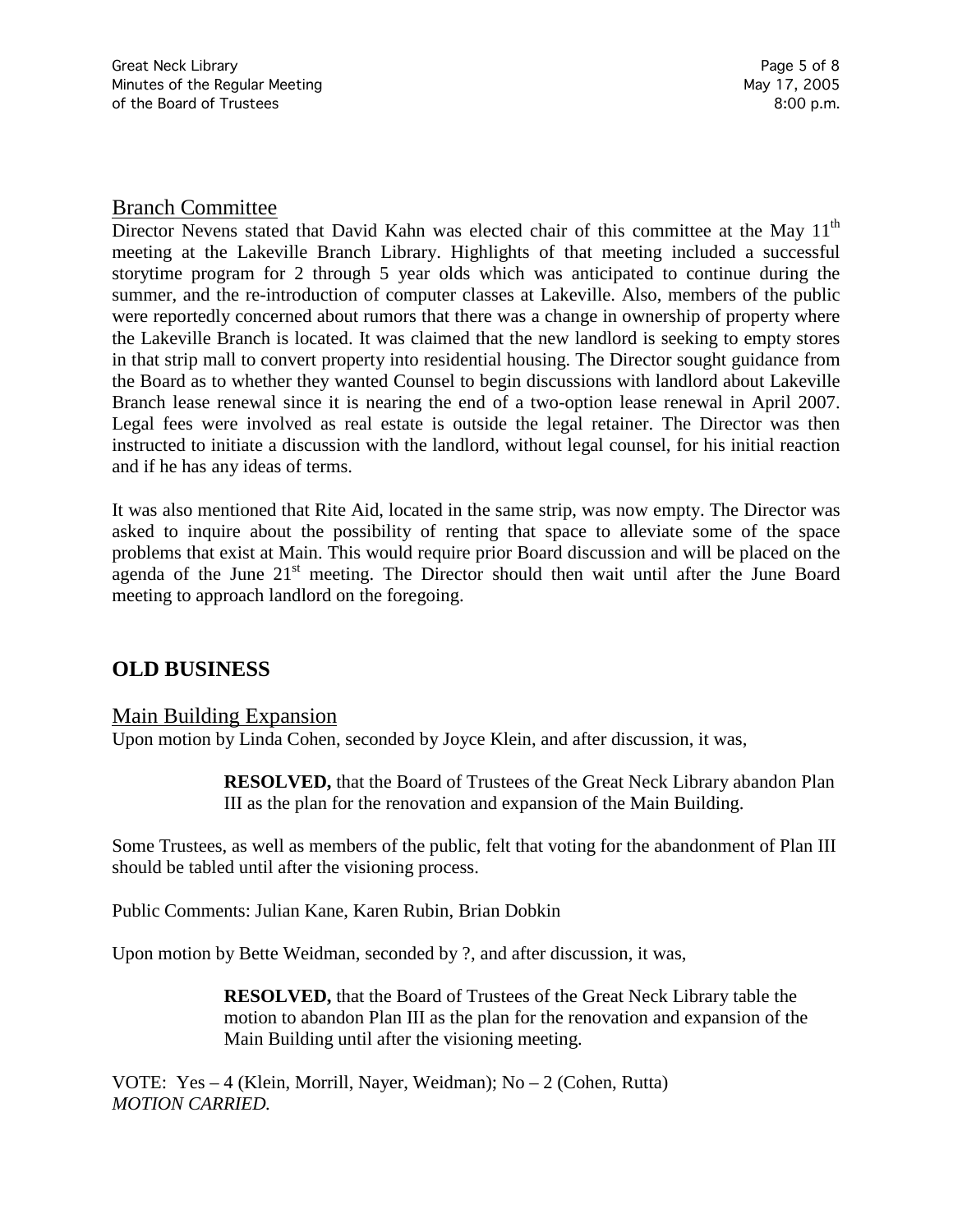### **NEW BUSINESS**

#### Bylaw Change – Record Date

There was discussion on the proposal to change the record date for the election from the first Tuesday in September to the first Monday in October. This would allow a bigger window for registration to vote. This proposition will go on the agenda for the June  $21<sup>st</sup>$  meeting and if adopted by the Board, it will then go on the ballot for the October 31, 2005 election [changes in Bylaws require voting by the membership at large]. If passed, it will then go into effect for the 2006 election.

Public Comments: Carol Frank

### Nominating Committee

Edith Pollack resigned from the Nominating Committee due to illness. The Director was commissioned to have a Certificate of Appreciation done for Ms. Pollack thanking her for her service on the Committee. According to the Bylaws, the Board may or may not fill the vacancy for the balance of term. However, the Nominating Committee begins the interviewing/ deliberation process in June and this necessitates that an appointment be made at this time. Linda Cohen nominated Martha Cohen, seconded by Bette Weidman.

Upon motion by Linda Cohen, seconded by Bette Weidman and after discussion, it was,

**RESOLVED** that the Board of Trustees of the Great Neck Library appoint Martha Cohen to fill the unexpired term [of Edith Pollack] which will end in January 2007.

Public Comments: Carol Frank

VOTE:Yes – 5 (Cohen, Khan, Klein, Morrill, Nayer, Weidman); No – 1 (Rutta) *MOTION CARRIED.*

#### Holiday & Sunday Schedule

The Holiday and Sunday schedule for September 2005 through August 2006 was approved. There was special reference to the eve of Yom Kippur when the Lakeville Branch is scheduled to open from 12:00-8:00 p.m. The Lakeville Branch, as well as the other two branches and Main, will open at 9:00 a.m. on Yom Kippur Eve (Wednesday) thus giving the public more service.

Upon motion by Bette Weidman, seconded by Joyce Klein and after discussion, it was,

**RESOLVED** that the Board of Trustees of the Great Neck Library adopt the attached Holiday and Sunday Schedule for September 2005 to August 2006.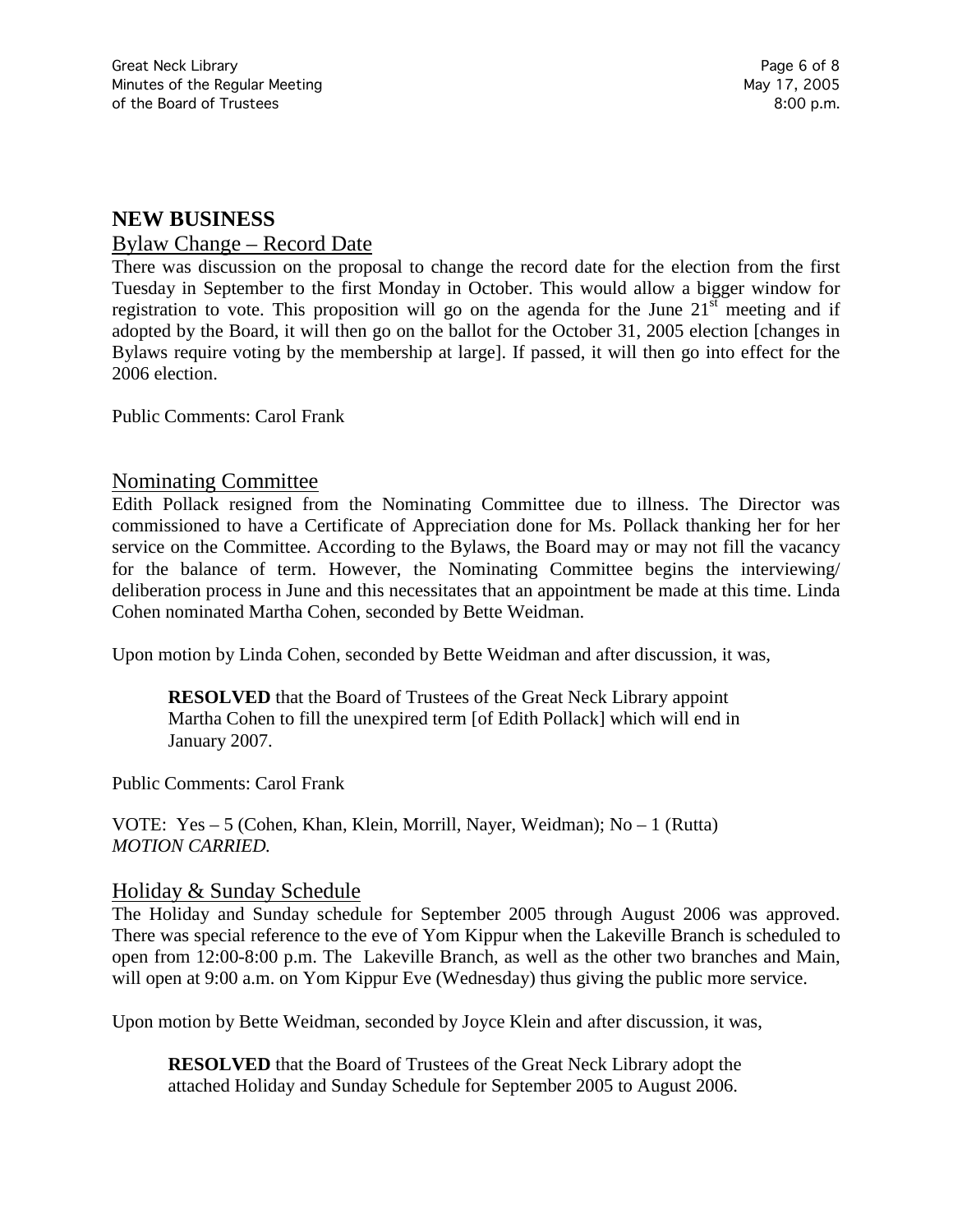Great Neck Library **Page 7 of 8** and 2011 12 and 2012 12 and 2012 12 and 2012 12 and 2012 12 and 2012 12 and 201 Minutes of the Regular Meeting May 17, 2005 of the Board of Trustees 8:00 p.m.

VOTE:Yes – 6 (Cohen, Klein, Morrill, Nayer, Rutta, Weidman) *MOTION CARRIED UNANIMOUSLY.*

#### Unofficial Budget Results

The unofficial results came in that the Library's 2006 budget passed by 61.3%, 1,333 yes and 843 no votes. The School budget passed by 67.7% - 1,546 yes and 738 no votes. These numbers did not include the absentee ballots. The community was congratulated and thanked for passing the budgets.

#### Excess Equipment

Upon motion by Alice Nayer, seconded by Linda Cohen and after discussion, it was,

**RESOLVED,** that the Board of Trustees of the Great Neck Library declare the items listed on the appended schedule excessed and authorize the Director to dispose of same in an appropriate manner.

Public Comments: Conrad Biel

VOTE:Yes – 6 (Cohen, Klein, Morrill, Nayer, Rutta, Weidman) *MOTION CARRIED UNANIMOUSLY.*

#### Photocopier

Upon motion by Bette Weidman, seconded by Joyce Klein and after discussion, it was,

**RESOLVED,** that the Board of Trustees of the Great Neck Library authorize a 48 month lease for a Canon iR5570 digital photocopier from Leslie Digital Imaging, as per their quotation of May 12, 2005, at the cost of \$246.00 per month, plus service for all but paper and staples at an additional cost of \$112.50 per month. Service on average copies [in excess of 180,000 per year] is to be billed at \$0.0075 per copy. Lease costs will be charged to the Copy Machine line of the operating budget.

Public Comments: Marianna Wohlgemuth, Marietta DiCamillo

VOTE:Yes – 6 (Cohen, Klein, Morrill, Nayer, Rutta, Weidman) *MOTION CARRIED UNANIMOUSLY.*

#### **CORRESPONDENCE** (attached)

Ralene Adler spoke to her letter of April 20, 2005. Rebecca Rosenblatt Gilliar spoke to her letters of May 4 and May 5, 2005